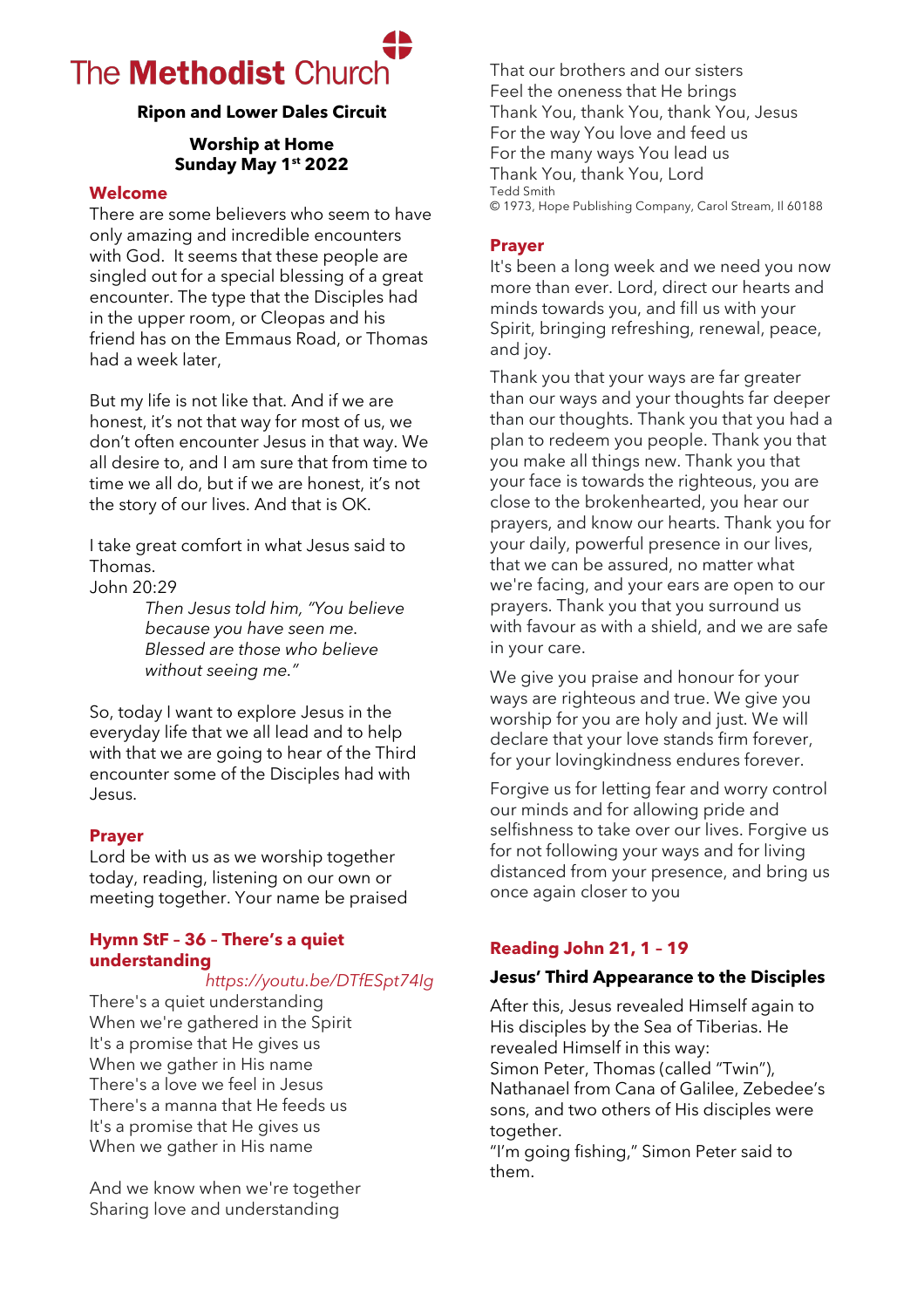"We're coming with you," they told him. They went out and got into the boat, but that night they caught nothing. When daybreak came, Jesus stood on the shore. However, the disciples did not know it was Jesus.

"Men," Jesus called to them, "you don't have any fish, do you?"

"No," they answered.

"Cast the net on the right side of the boat," He told them, "and you'll find some." So they did, and they were unable to haul it in because of the large number of fish. Therefore the disciple, the one Jesus loved, said to Peter, "It is the Lord!"

When Simon Peter heard that it was the Lord, he tied his outer garment around him (for he was stripped) and plunged into the sea. But since they were not far from land (about 100 yards away), the other disciples came in the boat, dragging the net full of fish. When they got out on land, they saw a charcoal fire there, with fish lying on it, and bread.

"Bring some of the fish you've just caught," Jesus told them. So, Simon Peter got up and hauled the net ashore, full of large fish — 153 of them. Even though there were so many, the net was not torn.

"Come and have breakfast," Jesus told them. None of the disciples dared ask Him, "Who are You?" because they knew it was the Lord. Jesus came, took the bread, and gave it to them. He did the same with the fish.

This was now the third time Jesus appeared to the disciples after He was raised from the dead.

Jesus' Threefold Restoration of Peter When they had eaten breakfast, Jesus asked Simon Peter, "Simon, son of John, do you love Me more than these?"

"Yes, Lord," he said to Him, "You know that I love You."

"Feed My lambs," He told him.

A second time He asked him, "Simon, son of John, do you love Me?"

"Yes, Lord," he said to Him, "You know that I love You."

"Shepherd My sheep," He told him. He asked him the third time, "Simon, son of John, do you love Me?"

Peter was grieved that He asked him the third time, "Do you love Me?" He said,

"Lord, You know everything! You know that I love You."

"Feed My sheep," Jesus said. Before we think about this encounter between Jesus and the Disciples let's sing again.

# **StF 462 Come with me, come wander,**

*https://youtu.be/MdFVsRAnA\_o*

Come with me come wander Come welcome the world Where strangers might smile Or where stones may be hurled Come leave what you cling to Lay down what you clutch And find with hands empty That hearts can hold much Chorus

Sing hey for the carpenter leaving His tools Sing hey for the Pharisees leaving their rules Sing hey for the fishermen leaving their nets Sing hey for the people who leave their regrets

Come walk in my company Come sleep by my side Come savour a lifestyle With nothing to hide Come sit at my table And eat with my friends Discovering that love Which the world never ends

# Chorus

Come share in my laughter Come close to my fears Come find yourself washed With the kiss of my tears Come stand close at hand While I suffer and die And find in three days How I never shall lie

# Chorus

Come leave your possessions Come share out your treasure Come give and receive Without method or measure Come loose every bond That's resisting the Spirit Enabling the earth To be yours to inherit

Graham Maule | John L. Bell

• © 1987 WGRG, c/o Iona Community, Glasgow, Scotland (Admin. by Wild Goose Resource Group)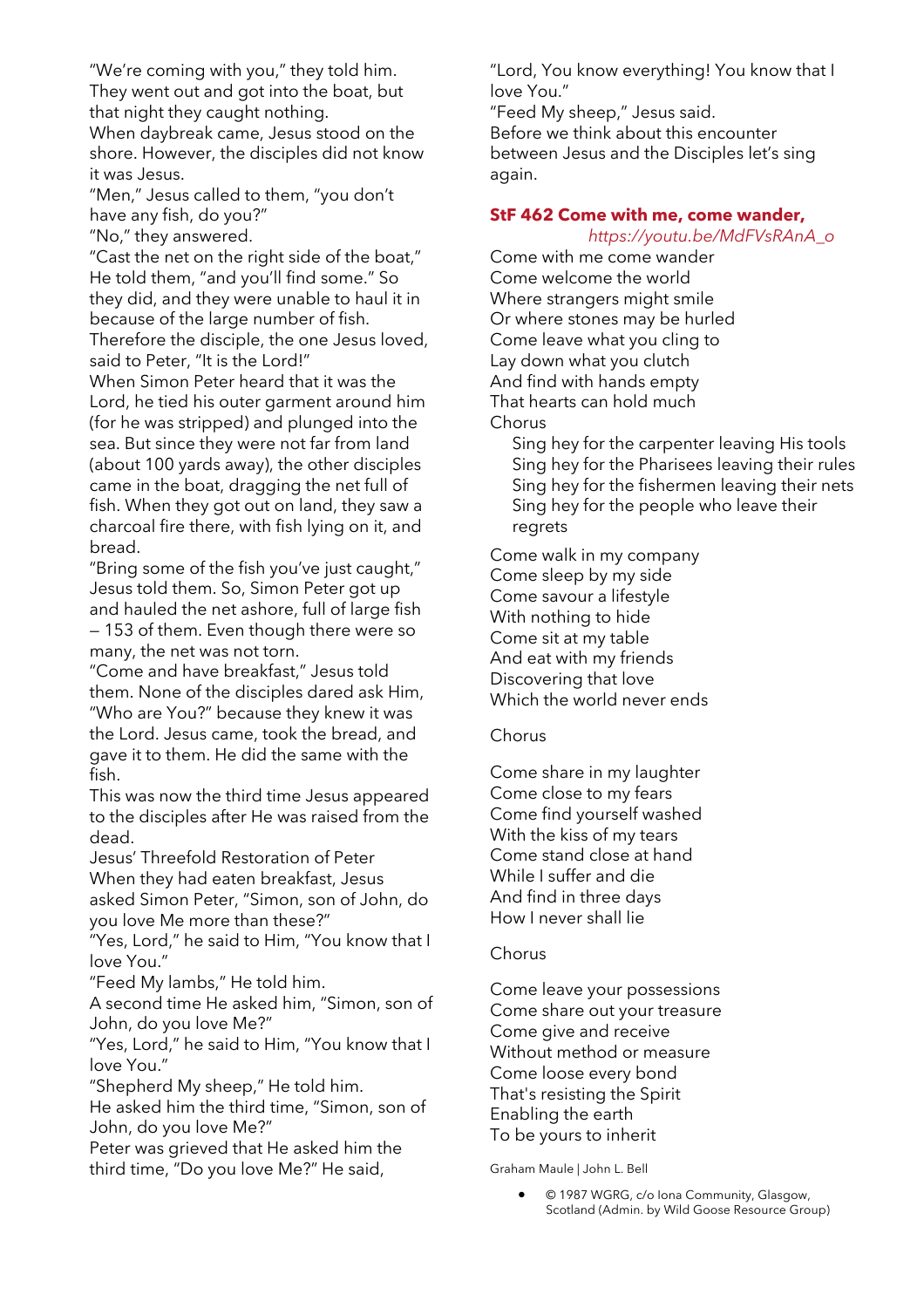### **Reflection**

If you read the Gospel of John, it looks like chapter 21 was added after John finished writing the gospel, but it is accepted that John added this at a later date, possibly because this is one of the 'Many things that would fill a book' that he felt needed to be said.

It also looks like the disciples had gone back to a normal way of life too. Not just after He had appeared to them in the upper room with Thomas.

Well to explain this we need to look at Jesus' instruction to them at the end of Matthew – "Go to Galilee and you will see me".

So they were actually obeying Jesus by being by the Sea of Galilee. But Jesus didn't tell them when or how they would see him and so I guess they waited for a few days, then decided to set to and do what they knew how to do until He appeared.

So here we are. Peter and the disciples were fishing. Perhaps Peter felt that that was all he could do. After all, the last few weeks had not been good for him. He had denied Jesus, he had run away, he had lied, he had hidden in a room with a locked door. Even though he loved Jesus, and always would, he had failed him. He hadn't saved him, he hadn't prevented his death, and finally he had denied him.

All he could do was fish.

Was it to take his mind off what had happened? Or something else that made him go out and fish? We don't know of course.

Peter wasn't alone either there were 7 other disciples with him. This seems like it's just another day, and ordinary activity, fishing, going about their work.

And to cap it all it was a bad day for fishing. Can you imagine Peter's state of mind? He, the expert fisherman. After all that had happened, he can't even catch fish. I think that if I were him, I would not have been in a good mood. Certainly not to get advice

from someone 100yards away who was clearly not a fisherman.

Now we know that this unwanted advisor is actually Jesus, but Peter and the others would have no expectation of this. When Jesus appeared to them before, it was where they were gathered, right in the room.

But today it was different. Today it was all about a stranger, walking on a shore in the morning shouting advice to a few fishermen who were trying to go about their business. This was an everyday, normal moment and nothing about it would have indicated that Jesus was present, until one of them recognised Him.

I love this image. And I love it because this is more like my life. This is more like the way I encounter Jesus. Possibly not even realising that He is with me until someone else realises that He is present and makes it known to me.

So I have been trying recognise more when I encounter Jesus in the everyday normal, when I am least expecting Him.

Now I have discovered that it's not that Jesus is in everything that happens to me. The person who let me out of the junction on a busy road was just that, a nice person. Most probably not Jesus. And that for most of my time I can just be happy that I know Jesus is around. But as I think in this way I am discovering that, maybe 3 or 4 times a month I can be quite sure that at that moment, Jesus has been especially present.

An example of this happened to me about ago. Someone we knew from part of Lynn's past managed to get in touch as they were coming to Masham and they remembered that Lynn loves near there.

We arranged to meet up for a walk. I had met David maybe only 3 or 4 times at a fellowship Lynn was part of, but as David and I walked and chatted we really became connected and we discussed evangelism, faith, building congregations, planting churches. We bounced ideas around for